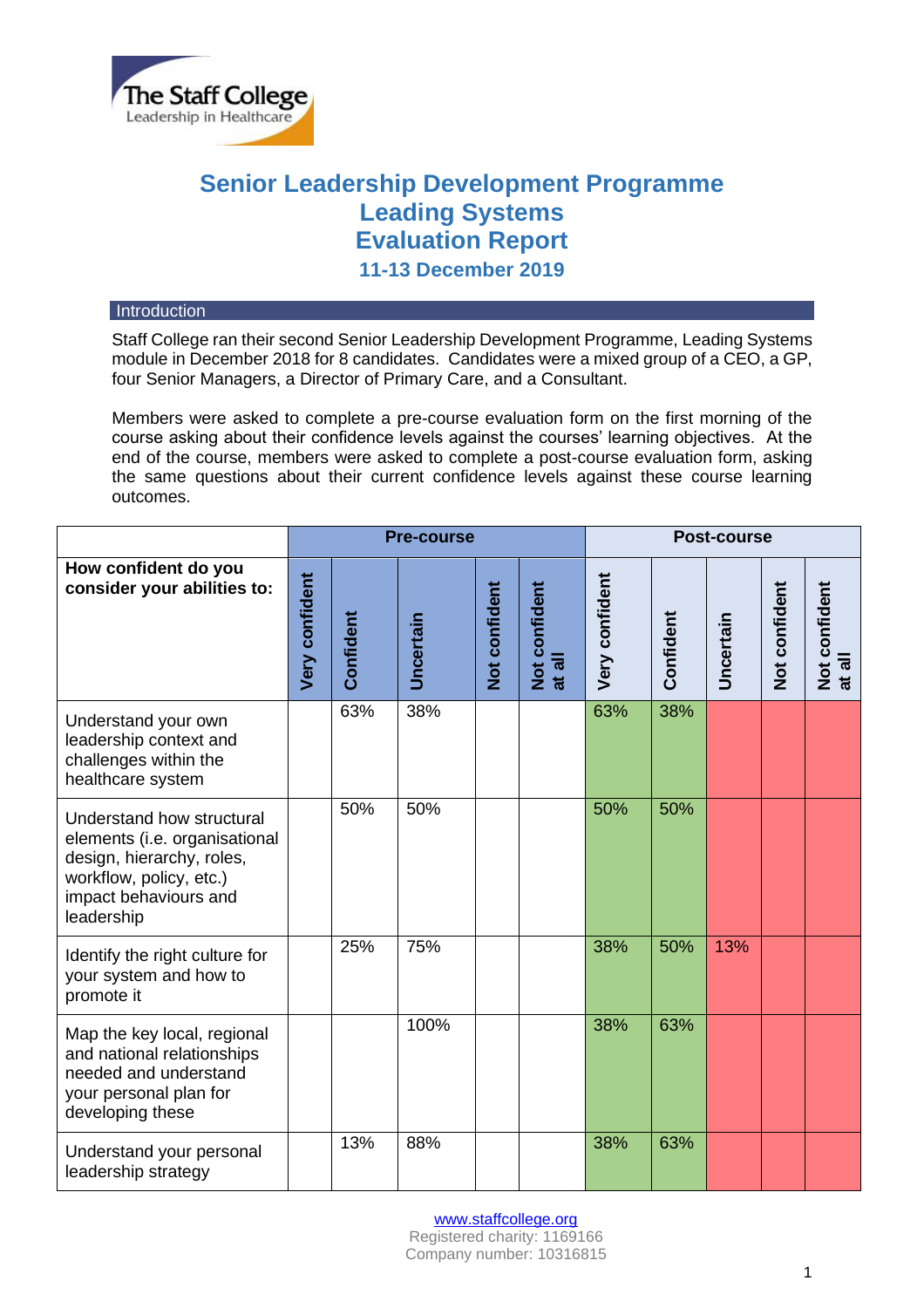

# Overall ratings for the programme

Of those that attended the programme 88% rated the programme as excellent and 13% rated it as good.

88% of members rated the facilitation of the programme as excellent. 13% rated the facilitation as good.

We asked members why they rated it in this way. Their responses are below:

- *Breadth of knowledge/content in presentations coupled with power of small group work.*
- *Good content. Well delivered. Good mix of sessions.*
- *Clear examples. Actions for future - from presentations, discussion and groups.*
- *Provided lots of useful tools and enlightened me on how I can deliver and influence. Group were amazing and helpful in providing lots of different views and experience.*
- *The relationship that forms and the feedback sessions. And lots of v. useful content.*
- *Exposed me to systems thinking that I would never have ordinarily had space/ability to do. Changed my perception of how I will approach system issues/priorities and culture improvement.*
- *Wide range of relevant and applicable in workplace topics. Varied teaching.*
- *The experiential learning, diversity and openness of my fellow course participants.*

# Would members recommend the course to others?

Of those that attended the programme 88% said they would definitely recommend the programme to others. 13% said they would probably recommend the programme to others.

We asked members why they rated it in this way. Their responses are below:

- *I'm very impressed with professionalism of Staff College and find the varied teaching and learning methods highly effective.*
- *Help leadership role. Self-contained way of exposing someone has had some exposure to training as I have.*
- *Valuable information to support leaders.*
- *So many people would benefit from the knowledge and experience and it would really help the NHS do better.*
- *I want my team(s) to be reflecting on their approaches in the way that Staff College teaches.*
- *It has been accessible in terms of length, content and effectiveness.*

## **Personal Evaluation - Goals**

When members applied to attend the course we asked them to consider some personal, organisational and clinical goals that they hoped to achieve through their attendance on the course.

We asked them to consider whether they felt they had achieved these goals through the attendance on the course, or whether they felt they had made progress towards them.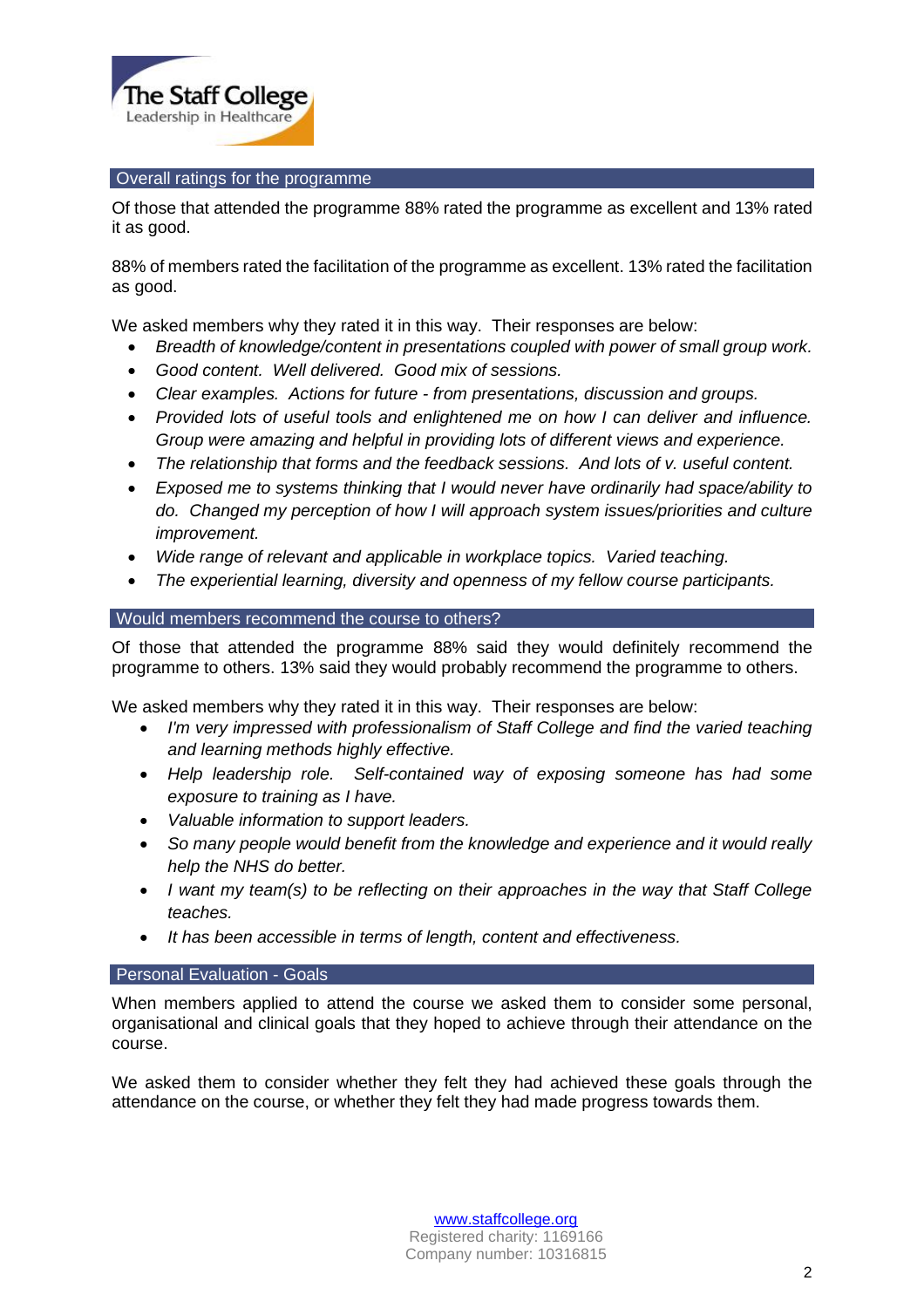

## Personal Goals

75% of members felt they had achieved their personal goals or made progress towards them during the course. 13% responded that this was not applicable. 9% did not answer.

We asked them how the course had helped them to achieve this. Some of their responses follow:

- *The course has been very helpful in clarifying my thinking around a strategic approach to the prevention agenda.*
- *Yes - clearer understanding of models/theories and how they relate to clear practice. Understanding of wider cultures and power in organisations and wider systems.*
- *Better understanding of others systems. Definitely helped strategies for influence. Understand more on CCGs.*
- *Yes, acknowledging own power and influence and place within teams.*
- *Yes, more knowledge obtained on the structure. Tools to use. Time to think!*
- *I have made significant progress towards them given that my main goal in attending was to support me in my leadership journey.*

## Organisational Goals

75% of members felt they had achieved their organisational goals or made progress towards them during the course. 13% said that this was not applicable. 13% didn't provide a response to this question.

We asked them how the course had helped them to achieve this. Some of their responses follow:

- *More clarity on the power mapping and power tasks involved.*
- *Clearer understanding. Ability to be more considered when approaching things.*
- *Acquired good suggestions and how to approach, e.g. small groups, identifying power.*
- *Understanding role in how I can deliver my vision with use of influence, power of dynamics.*
- *Provided strategies for how to improve my effectiveness.*

#### **Clinical Goals**

25% of members felt they had achieved their clinical goals or made progress towards them during the course. 13% said that they were not yet sure. 38% said that this was not applicable. 13% didn't provide a response.

We asked them how the course had helped them to achieve this. Some of their responses follow:

- *More knowledge coupled with more confidence to address issues.*
- *Knowledge and understanding and ability to use and implement them.*

## Final comments

We asked members if they wanted to share any other comments. A selection of their responses is below:

> [www.staffcollege.org](http://www.staffcollege.org/) Registered charity: 1169166 Company number: 10316815